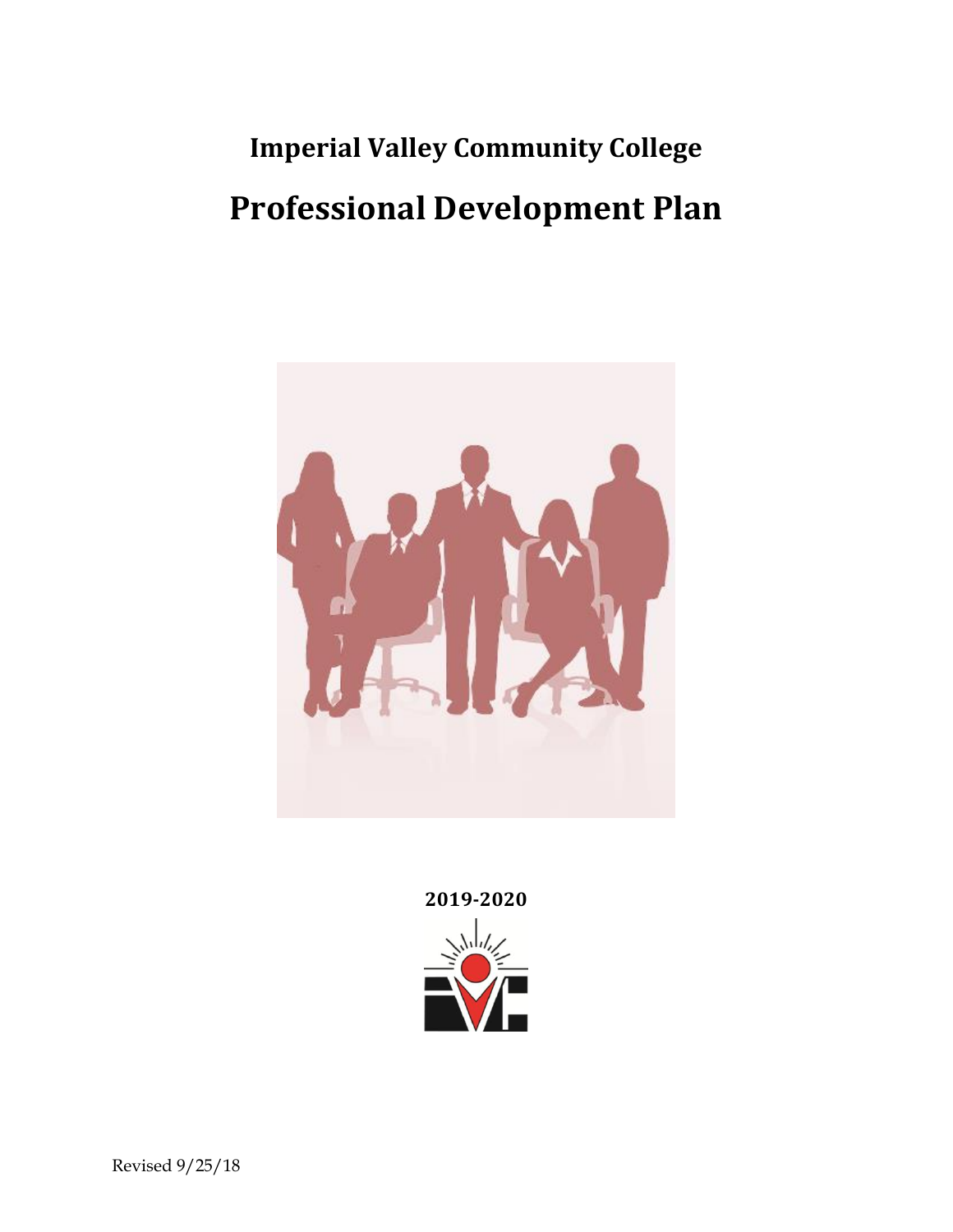# **Professional Development Plan 2019-2021**

# **Introduction**

Imperial Valley College (IVC) considers the employees of the district its greatest asset in creating the best environment for student learning and success.

# **Goals/Objectives**

Ensure that Professional Development (PD) is strategically, frequently, and consistently offered for staff, faculty, and administrators and aligned with the college's strategic goals, needs, and priorities identified in integrated plans, program review, and other intentional processes.

Provide external and internal professional development opportunities for employees which serve to maintain proficiency of current knowledge, skills, and abilities (KSAs) and also serve to increase KSAs for personal and professional growth.

Evaluate, track, and document all employee professional development.

Adjust, update, and change professional development opportunities on an annual basis based on employee feedback.

Increase internal opportunities for succession and advancement through professional and personal growth.

Enhance the workforce knowledge, skills, and abilities in order to stay current and relevant with advancements in technology.

Provide for continuous improvement and training in preparations and planning for handling emergencies and catastrophic events.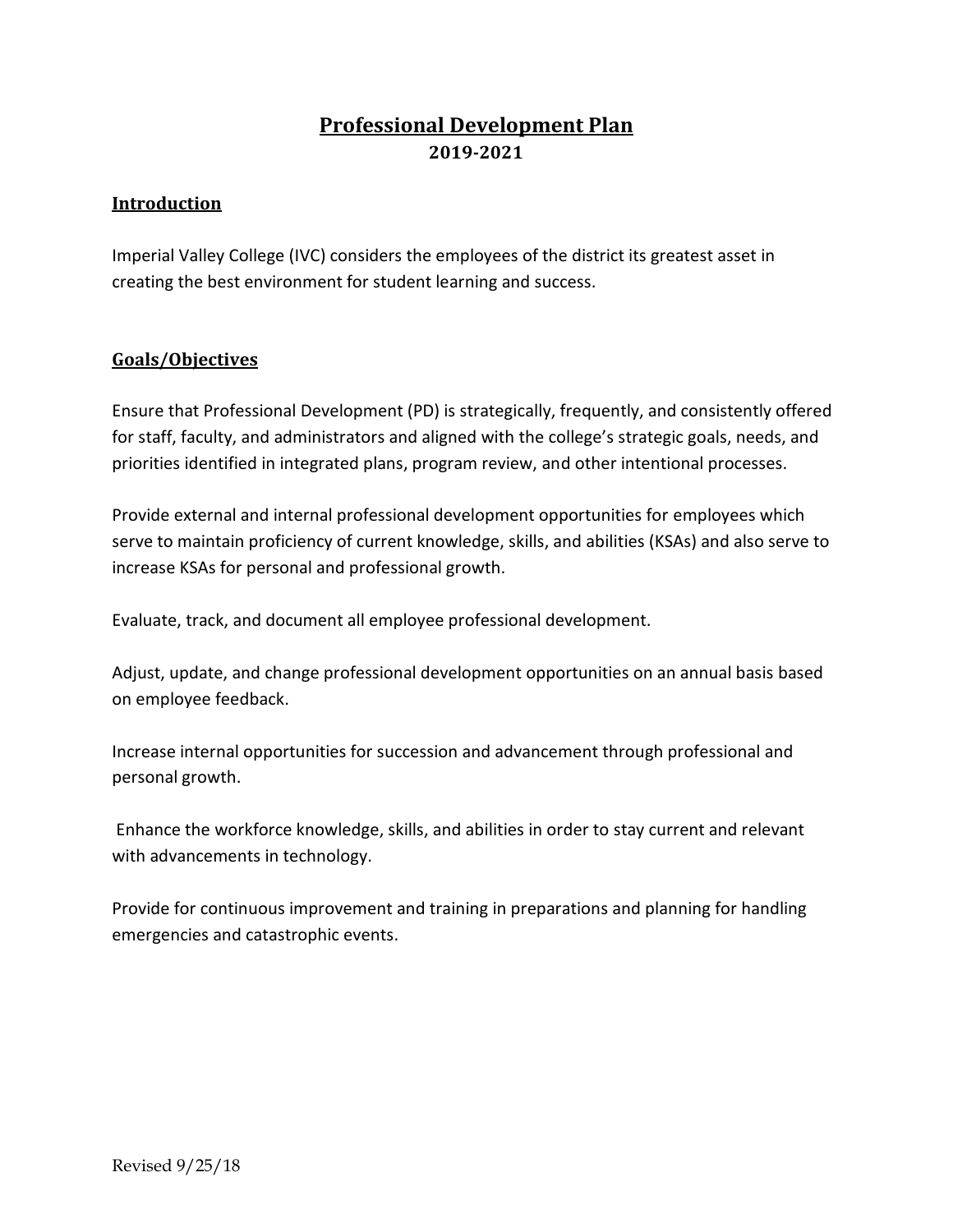# **Roles and Responsibility**

# **President's Office**

- 1. The President's Office ensures support of professional development in the budgeting process to meet the college's strategic priorities.
- 2. The President will actively engage with other community college presidents/ superintendents to remain current on relevant topics and best practices.
- 3. The President's Office attends College Council on a regular basis to provide open communications for all employees and students.
- 4. The President's Office supports the Board of Trustees' annual retreat to strengthen the leadership of the College.
- 5. In coordination with the Board of Trustees, the President's Office arranges study sessions for the Board to increase their knowledge and understanding of local political and socio-economic issues that impact the mission of the District.
- 6. The President's Office, with the assistance of HR, is responsible for implementing, coordinating, and conducting an annual Leadership Academy.
- 7. The President's Office, with the assistance of administrative cabinet, is responsible for planning, coordinating, and conducting an annual retreat with the management team.

#### **Professional Development Committee**

- 1. The Professional Development Committee (PDC) is a participatory governance committee consisting of a Chair, and a representation of appropriate constituent groups as outlined in the bylaws.
- 2. Review the Professional Development Plan (PDP) and to make recommendations on any plan revisions, updates, or changes.
- 3. Assist with the implementation of the plan and with identifying professional development opportunities for all constituents.
- 4. Assist in the evaluating and tracking of professional development.
- 5. Survey the college community each spring to determine professional development needs and compile suggestions.
- 6. Provide a list of recommended training identified by the annual survey, program review, or other intentional processes, to Cabinet each spring for consideration and planning for subsequent year Professional Development training.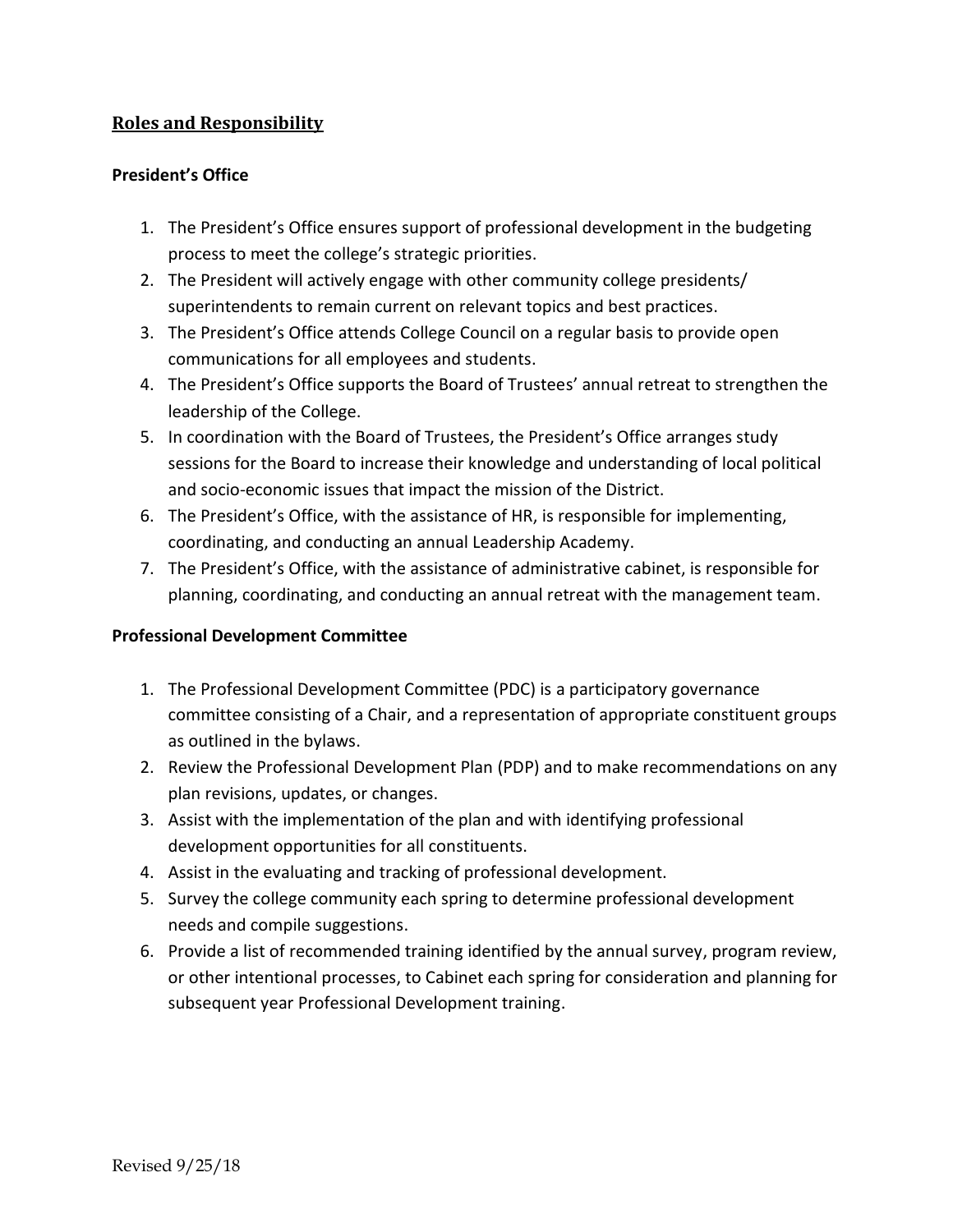#### **Human Resources**

- 1. In coordination with the Professional Development Committee, the Human Resources Office will provide workshops/events as described in the college-wide catalog
- 2. Identify opportunities provided by JPAs and legal consortiums to educate employees on health care, leaves, evaluations, code of conduct, ethics, labor and case laws and bring those to campus.
- 3. Review temporary work and make recommendations to use current staff, when appropriate, as a professional development opportunity.
- 4. Ensure compliance of mandatory training required of all regular staff including sexual harassment, emergency management, and mandated reporter.

#### **Academic Services**

- 1. Each month the Academic Services Office will ensure Division Deans and Faculty Chairs conduct regular department meetings with faculty and staff which will assist with understanding the workings of the College and to improve student learning.
- 2. Hold periodic best practices meetings with full-time and available part-time faculty. These meetings are a forum to discuss ways to improve student learning, student engagement, and new ideas to help students persevere.
- 3. Sponsor and encourage attendance at events to increase collaboration with and understanding of the College's K-12 feeder districts.
- 4. An In-Service/Convocation day is scheduled for faculty prior to the beginning of the fall semester. The day is divided into large group sessions for general training and announcements, and break-out sessions to enhance knowledge in various topics to improve teaching and learning. There is also an evening in-service/convocation for parttime faculty at the beginning of the fall semester. An optional additional in-service event may be scheduled before the beginning of the spring semester especially for new parttime faculty to orient them on the workings of the College and to share best practices.
- 5. The Distance Education Coordinator/Committee will ensure both online and hands-on training is available to students/faculty/staff. The Distance Education committee will monitor distance education issues and will create new training material as needed.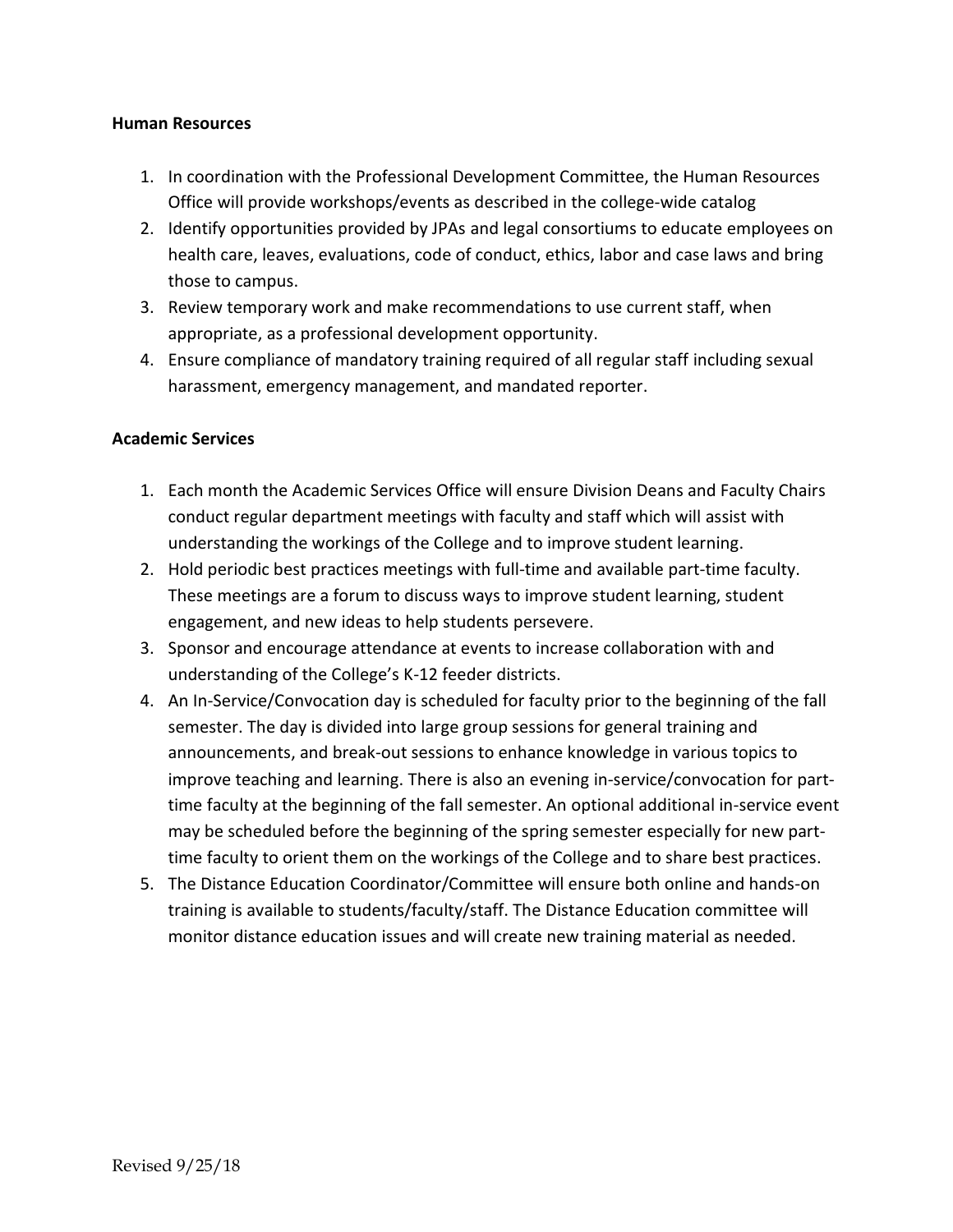#### **Student Services**

- 1. The Office of Student Services will provide training workshops to ensure that a wide range of staff can provide services to students in a variety of areas. These sessions will cover topics such as enrollment management, financial aid, advising, Banner training, categorical services and other vital areas.
- 2. The Vice President of Student Services (VPSS) will utilize local experts to provide inhouse training to staff regarding local resources, social agencies, and businesses, as needed.
- 3. The VPSS will ensure faculty and staff participate in the mandatory training required for employees who work in the student services area including counseling, transfer center, access programs, financial aid, admissions and records, student activities.

# **Administrative Services**

- 1. Administrative Services will hold trainings and cross-trainings as needed when new procedures are to be implemented to assure accuracy in accounting and budgeting. Staff and managers are directed and/or encouraged to become active with regional peers and list-serves to remain current on relevant topics and best practices.
- 2. On an ongoing basis Administrative staff attend training provided by Imperial County Superintendent of Schools. When various laws or regulations change, the county ensures the College is informed.
- 3. Maintenance and Operations will continue to attend regional sponsored workshops and networking opportunities.
- 4. Staff will offer training opportunities to the campus community in areas of budgeting, purchasing, and accounting.
- 5. Administrative Services provides training to all managers regarding the financial health of the institution and the impact that uninformed decisions regarding purchasing, travel, and other financial transactions can have on everyone's budget.

#### **Informational Technology Services**

- 1. Informational Technology services personnel participate in CCC related training as well as business specific services and networking conferences.
- 2. Information Technology Services will offer training opportunities to the campus community regarding the use of technology and software.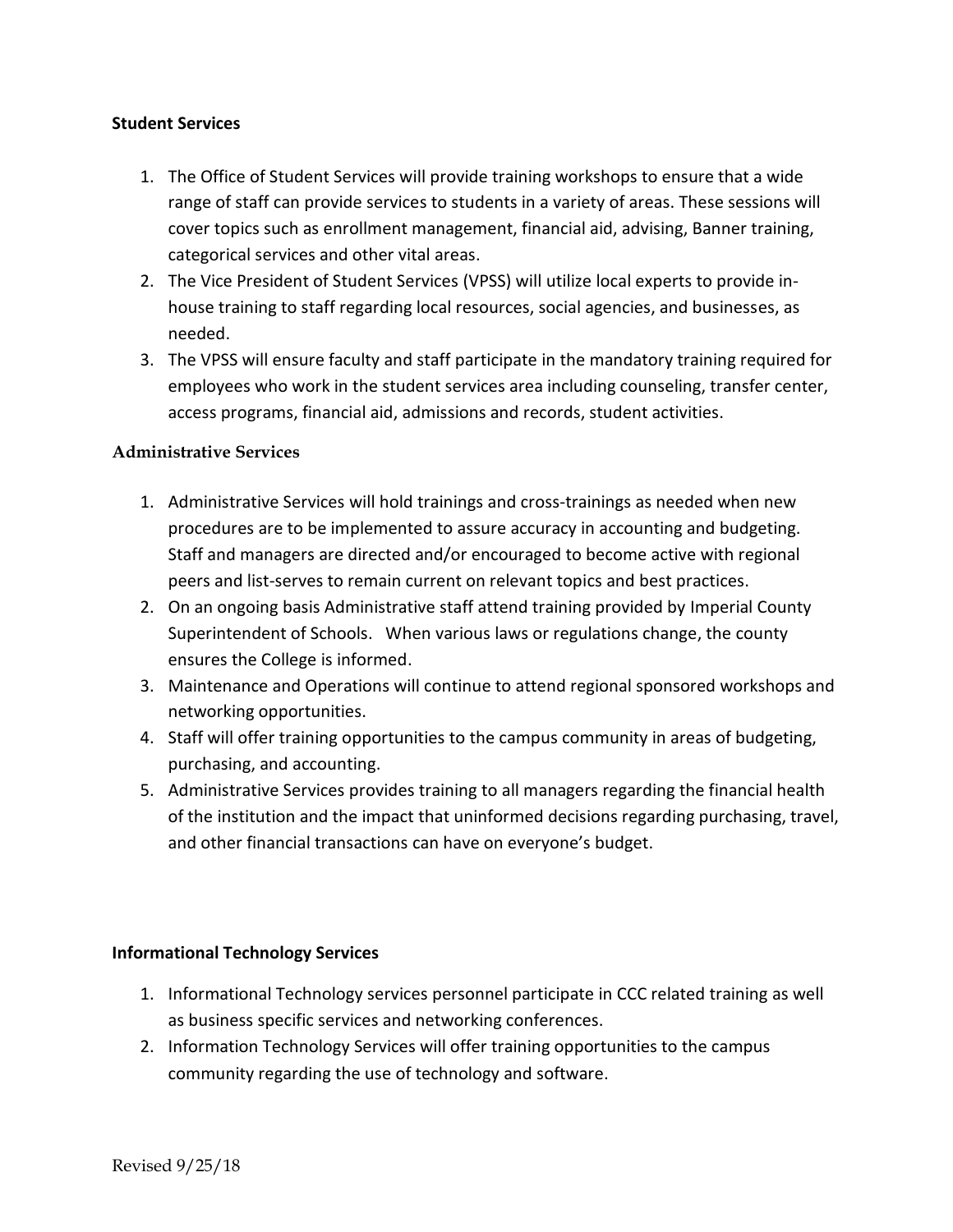#### **College-Wide**

- 1. At each workshop/event attendees will be asked to evaluate the session and the appropriate Department will review the evaluation forms from the past year's workshops/events and determine whether repeat offerings are necessary and whether presenters were adequate in sharing information based on learning outcomes established at the beginning of the session. A copy of workshop evaluations will be submitted to HR for documentation when appropriate.
- 2. The College will support institutional memberships in organizations that support understanding and professional growth in areas deemed essential to institutional viability.
- 3. The Departments will request professional development funds to provide enhanced workshops/events as appropriate.
- 4. In addition to the above Professional Development activities, constituency group professional growth opportunities are explored and encouraged.

#### **General**

- 1. Because of the College's commitment to professional growth, the Vice President's consistently budget professional development activities. Participation takes many forms; administration directs, employee's request, activities are held on campus, and/or travel is approved. The College encourages all employees to engage in activities that raise the level of expertise and professionalism. The purpose of the IVC Professional Development Plan is to provide and support activities and opportunities which will enhance personal growth, job performance, and social interaction among all constituency groups, thereby developing a sense of campus community and retaining quality employees. Every employee is encouraged to pursue his or her professional goals, and to that end, the College works to support those goals so that each department and the College improve as a whole.
- 2. Each Vice President consistently budgets for travel and conferences to assist faculty and staff in improving their knowledge and abilities. Individual travel requests are reviewed and approved or denied depending on the needs of the College. Vice Presidents, staff and managers are directed and/or encouraged to become active with regional and state-wide peers and list-serves to remain current on relevant topics and best practices.